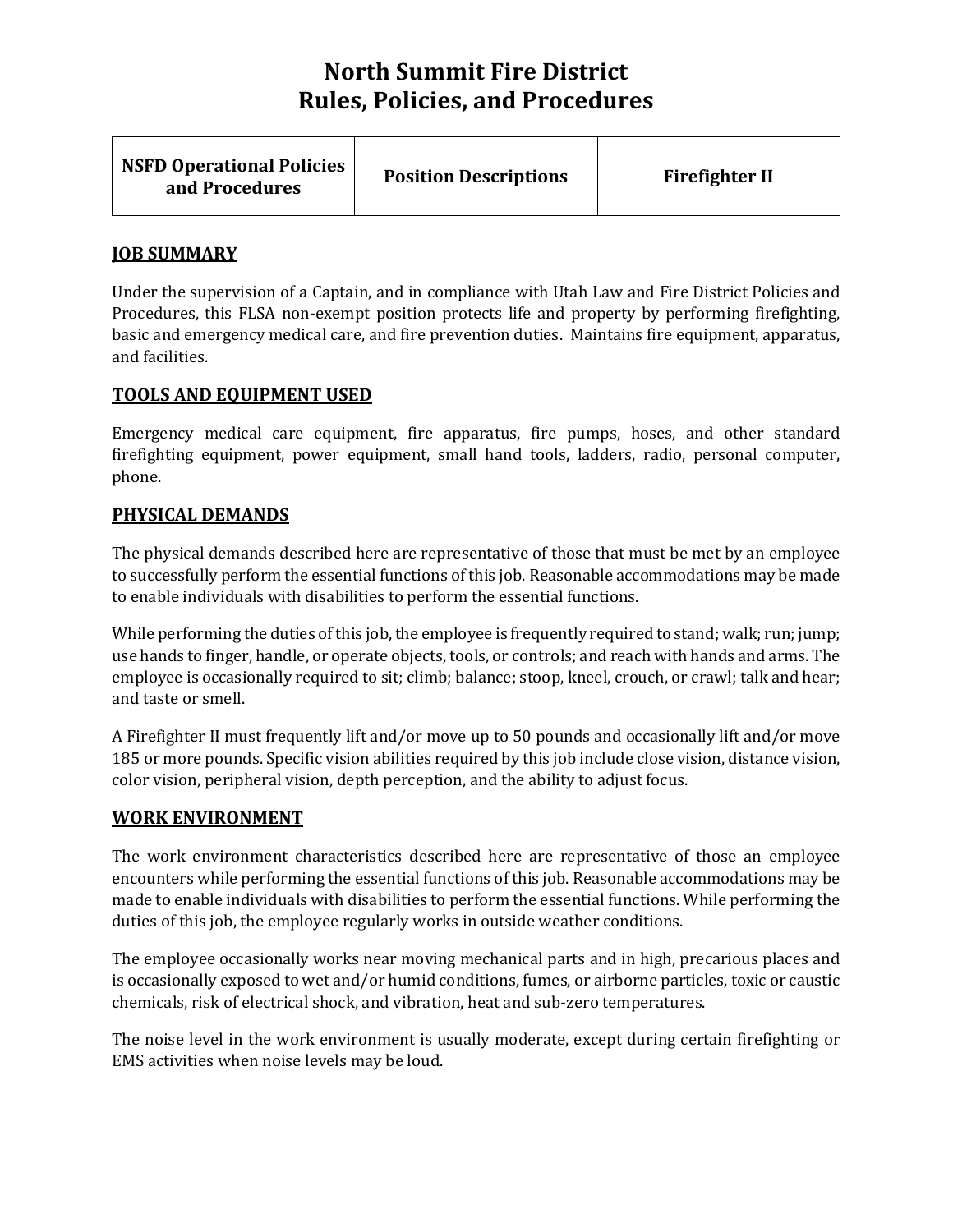| <b>NSFD Operational Policies</b><br>and Procedures | <b>Position Descriptions</b> | <b>Firefighter II</b> |
|----------------------------------------------------|------------------------------|-----------------------|
|                                                    |                              |                       |

## **ESSENTIAL DUTIES, FUNCTIONS AND RESPONSIBILITIES**

- Assists in the coordination, instruction, and/or supervision of an Apprentice Firefighter and Firefighter I as assigned. May receive some supervision from Engineer I or II.
- Performs firefighting activities including driving light (brush trucks/support vehicles) fire apparatus, operating pumps, and related equipment, laying hose, and performing fire suppression tasks.
- Responds to medical emergency calls and assists EMS personnel with patient care as needed.
- Participates in fire drills, attends classes in firefighting, emergency medical, hazardous materials, and related subjects.
- Participates in the preplan and inspection of buildings, the inspection of hydrants, and other fire suppression systems as required.
- Maintains firefighting equipment, apparatus, and facilities. Performs minor repairs to district equipment.
- Performs general maintenance work in the upkeep of fire facilities and equipment; cleans and washes walls and floors; cares for grounds around station; makes minor repairs; washes, hangs and dries hose; washes, cleans, polishes, maintains and tests apparatus and equipment.
- Presents programs to the community on safety, medical, and fire prevention topics.
- Performs salvage operations such as throwing salvage covers, water evacuation and debris removal.
- Participates in physical fitness activities to maintain the capacity for sustained physical exertion.
- Performs other job-related duties as required by the NSFD administration.

# **MINIMUM QUALIFICATIONS**

- High school diploma or GED equivalent.
- Must be (18) eighteen years of age or older.
- Must have American Heart Association Basic Life Support (BLS) for Healthcare Providers.
- Must have IS-100, IS-200, IS-700, and IS-800.
- Must have Utah Firefighter II certification from Utah Fire Rescue Academy.
- Must have Utah Hazmat Operations certification from Utah Fire Rescue Academy.
- Must have NWCG Firefighter II certification.
- Must have NREMT Emergency Medical Responder or higher certification.
- Must be a citizen of the United States of America at the time of application or provide proof of appropriate work permit.
- Must have the ability to learn the operation of fire suppression and other emergency equipment. Must have the ability to learn to apply standard firefighting, basic and advanced life support, and fire prevention techniques.